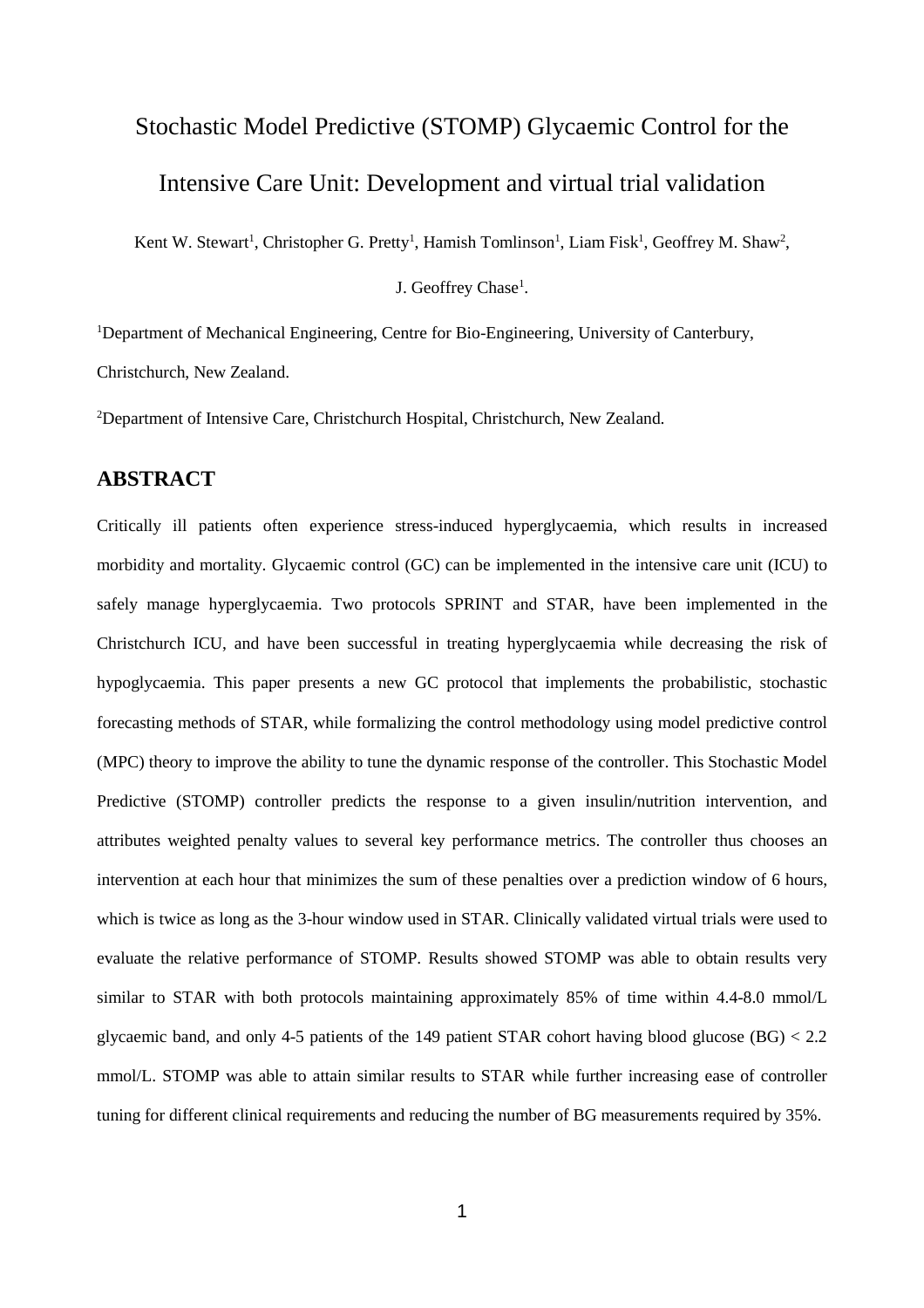### **INTRODUCTION**

Critically ill patients often experience stress-induced hyperglycaemia and high levels of insulin resistance [\[1-7\]](#page-15-0). The occurrence of hyperglycaemia, predominantly severe hyperglycaemia, is associated with an increase in morbidity and mortality in this group of patients [\[1,](#page-15-0) [3\]](#page-15-1). Glycaemic variability, and thus poor control, is also independently associated with an increase in mortality [\[8,](#page-15-2) [9\]](#page-15-3).

It has been shown that effective glycaemic control (GC) can significantly reduce the number of negative outcomes associated with poor control by modulating nutrition and/or insulin administration [\[7,](#page-15-4) [10,](#page-15-5) [11\]](#page-15-6). Effective GC can also lead to a reduction in the rate and severity of organ failure [\[12\]](#page-15-7) and the cost of care [\[13,](#page-15-8) [14\]](#page-15-9). However, consistent, safe and effective GC remains elusive with several other studies achieving negative, or inconclusive **outcomes**  $[15-20]$ . In addition, there is little agreement on what constitutes desirable glycaemic performance [\[21-23\]](#page-16-0), particularly with regard to how GC affects outcome.

The model-derived SPRINT protocol has been successful at reducing organ failure and mortality [\[10,](#page-15-5) [12\]](#page-15-7) with a patient-specific approach, providing the tightest control across all patients of several large studies [\[24,](#page-16-1) [25\]](#page-16-2). As a series of interactive charts, the SPRINT protocol allowed nutrition and insulin interventions to be tailored to current patient condition. However, as a paper-based protocol, SPRINT was relatively inflexible to different desired blood glucose targets and clinical uses, and required a relatively high nurse workload with 1-2 hourly blood glucose (BG) measurements.

The Stochastic TARgeted (STAR) glycaemic control protocol was thus developed to address these issues [\[26,](#page-16-3) [27\]](#page-16-4). STAR recommends an intervention based on a clinically specified maximum risk of mild hypoglycaemia (e.g. BG < 4.4 mmol/L), derived from stochastic model predictions of future insulin sensitivity [\[28,](#page-16-5) [29\]](#page-16-6). With the ability to quantify the probability of hypoglycaemia, STAR allows aggressive yet safe control of blood glucose within a target band. STAR is flexible to different blood glucose targets [\[30,](#page-16-7) [31\]](#page-16-8) and nursing intervention frequency, and thus, addresses many of the areas for improvement with the SPRINT protocol. However, the intervention selection algorithm used by STAR is fixed and does not allow for dynamic tuning, which limits the capacity for the controller to be further optimized in real time.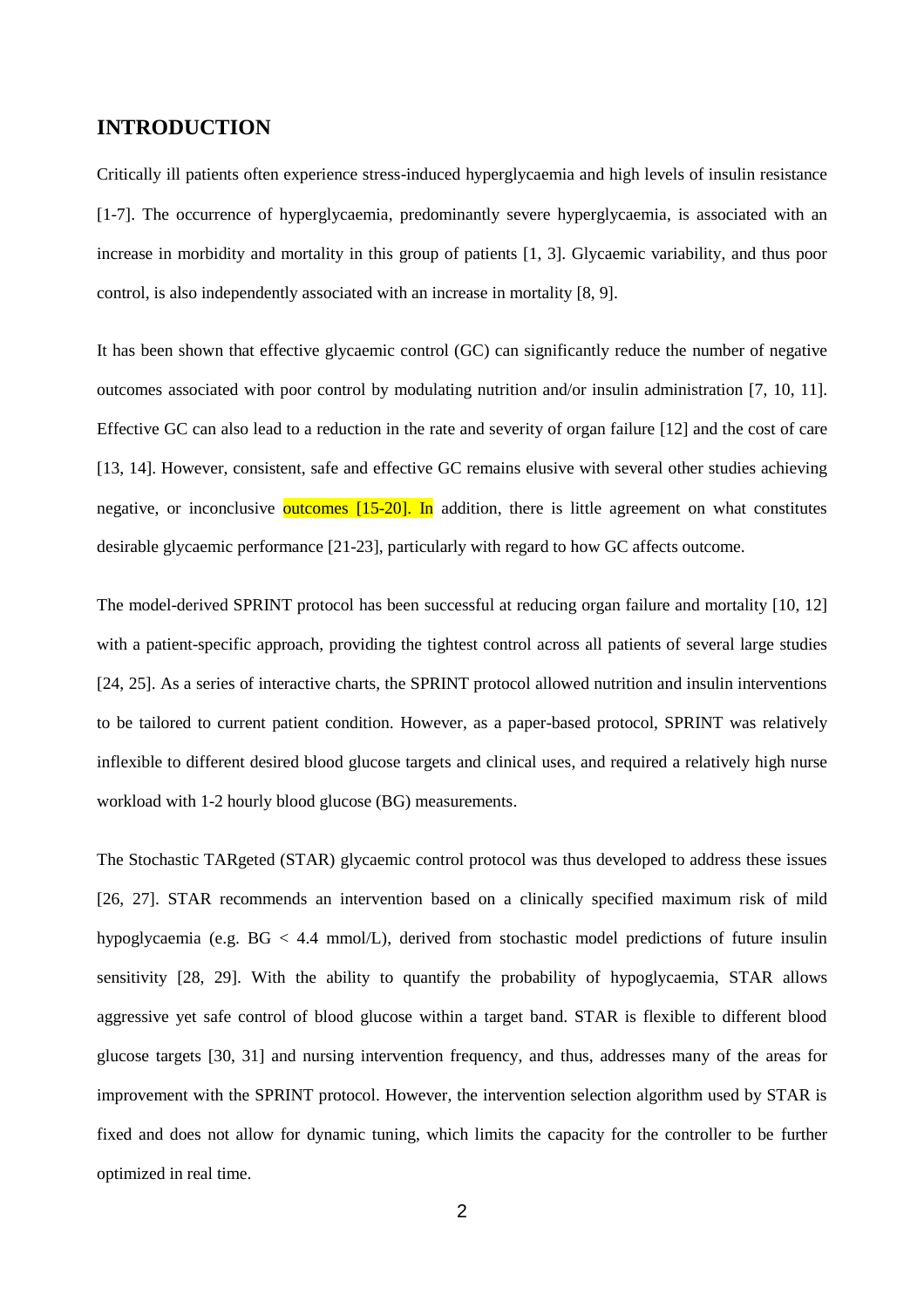Model predictive control (MPC) is an alternative control approach that allows the dynamic response of the controller to be easily tuned through a series of clinically pre-defined cost functions. MPC utilizes a mathematical model of a system to forecast the response to a given input, and control interventions are chosen to produce optimal forecasted results. Commonly, optimization will involve specifying weighted (cost) functions to key input and output performance metrics, and choosing an intervention that minimizes the sum of these values. The benefit of such a system is that the cost functions can be easily optimized to produce robust and consistent control outcomes from an intuitively easily understood clinical specification. This type of controller was chosen due to the flexibility of cost functions in allowing the dynamic response of the controller to be easily tuned. MPC has also been used for glycaemic control with a different model [\[32-35\]](#page-16-9).

This article presents a Stochastic Model Predictive (STOMP) GC protocol that uses a low error, infrequently measured, BG signal to control the BG levels in adult ICU patients while providing greater flexibility than STAR. This research presents the protocol design and optimization for an adult ICU using clinically validated [\[36\]](#page-16-10) virtual trials to amend safety and efficacy before clinical uptake.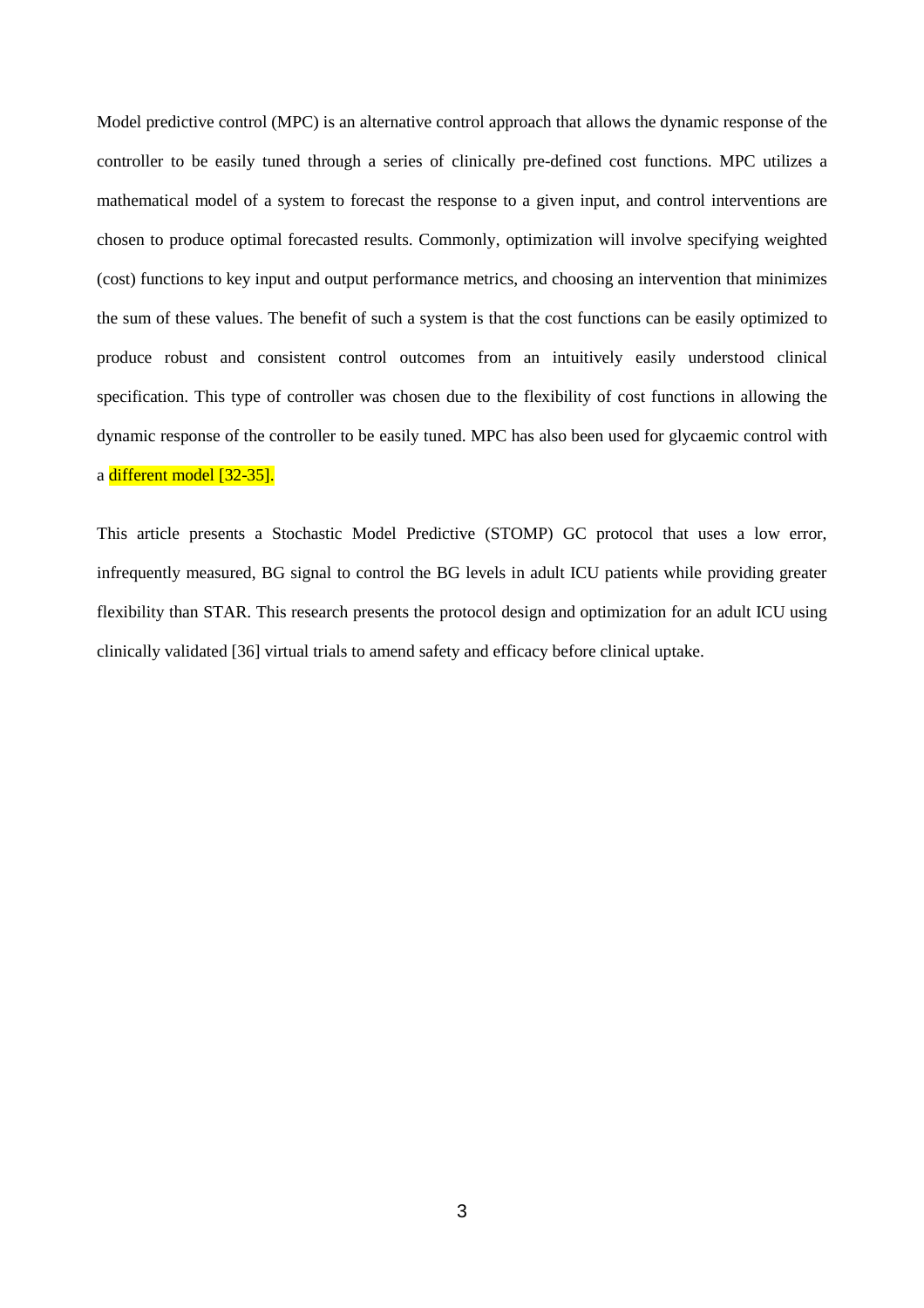### **METHODS**

### *Glucose-Insulin Model*

A variant of the ICING model [\[37\]](#page-16-11) was used to describe glucose-insulin metabolic system dynamics:

$$
\dot{G}(t) = -p_G G(t) - S_I(t)G(t)\frac{Q(t)}{1 + \alpha_G Q(t)} + \frac{P(t) + EGP - CNS}{V_G}
$$
\n(1)

$$
\dot{Q}(t) = n_I (I(t) - Q(t)) - n_C \frac{Q(t)}{1 + \alpha_G Q(t)}
$$
\n(2)

$$
\dot{I}(t) = -n_K I(t) - n_L \frac{I(t)}{1 + \alpha_I I(t)} - n_I (I(t) - Q(t)) + \frac{u_{ex}(t)}{V_I} + (1 - x_L) \frac{u_{en}(G)}{V_I}
$$
(3)

$$
P(t) = \min(d_2 P_2, P_{max}) + PN(t)
$$
\n(4)

$$
\dot{P}_1(t) = -d_1 P_1 + D(t) \tag{5}
$$

$$
\dot{P}_2(t) = -\min(d_2 P_2, P_{max}) + d_1 P_1 \tag{6}
$$

$$
u_{en}(G) = \min(\max(u_{min}, k_1 G(t) + k_2), u_{max})
$$
\n(7)

<span id="page-3-0"></span>The key variables are described in [Table 1,](#page-3-0) while the remaining model parameters, rates and constants are described in [\[37\]](#page-16-11) and [\[38\]](#page-17-0).

| Variable | Unit     | Description                                                |
|----------|----------|------------------------------------------------------------|
| G(t)     | mmol/l   | Blood glucose concentration                                |
| I(t)     | mU/1     | Plasma insulin concentration                               |
| Q(t)     | mU/1     | Interstitial insulin concentration                         |
| P(t)     |          | mmol/min Glucose appearance in plasma from dextrose intake |
| $S_I(t)$ | 1/mU/min | Insulin sensitivity                                        |

**Table 1: Key variables of metabolic glucose model.**

This model-based insulin sensitivity, *SI(t)* (SI), has been shown to be independent of both insulin and nutrition inputs, and can be used to calculate the likely BG response to treatments other than those given clinically. This process is called a virtual trial, and has been clinically validated to describe both whole cohort and per-patient results [\[36\]](#page-16-10).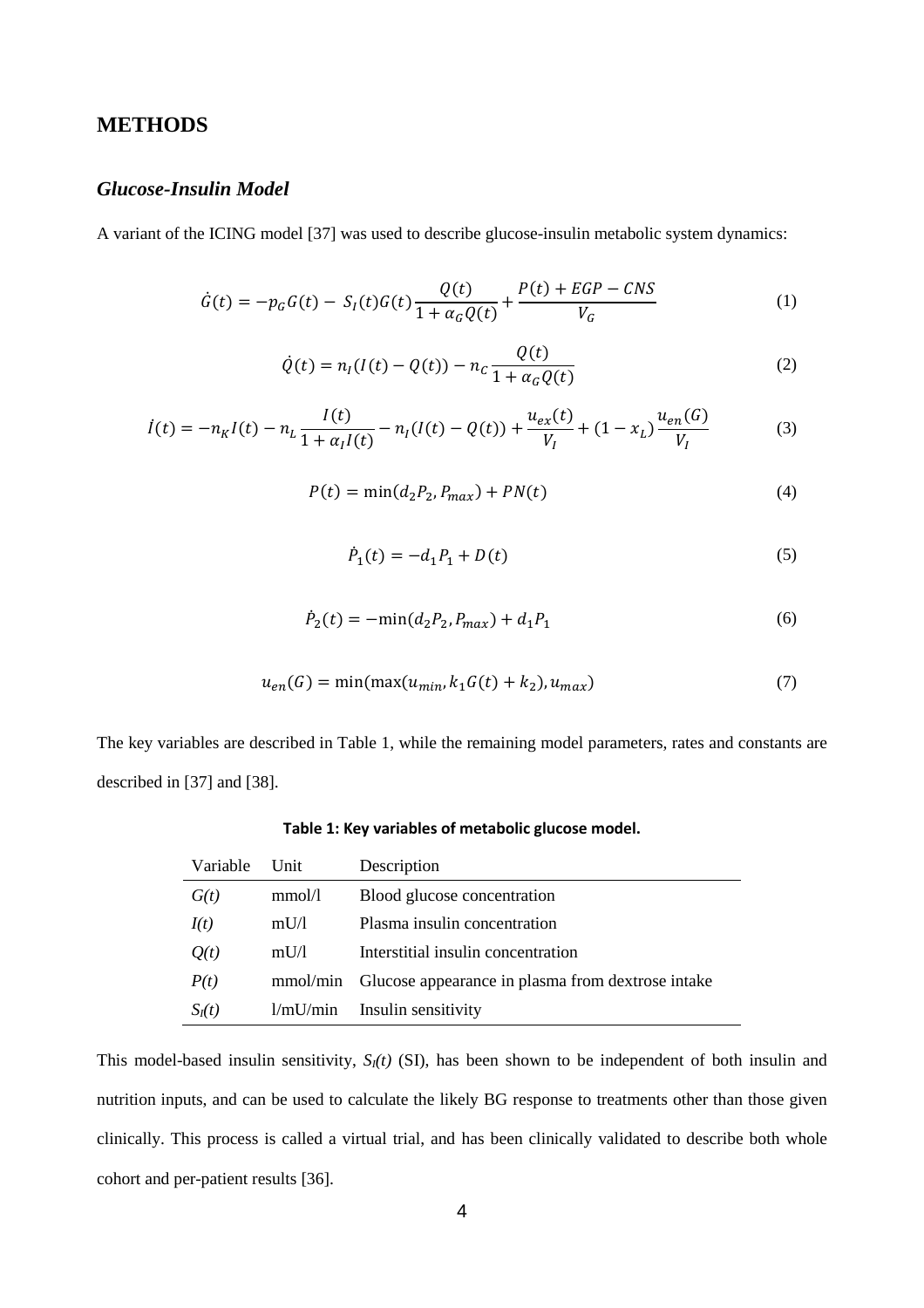### *Stochastic Model*

Forward prediction of BG is enabled by an estimate of the conditional probability density function of SI based on historical data (stochastic model). The stochastic model used by STAR is generated using kerneldensity methods and model-based insulin sensitivity data from a large cohort of patients (43,000 SI values from approximately 400 patients). Given a value of SI (at time *n*), the stochastic model can be used to estimate the probability of future SI values (at time  $n+1$ ).



**Figure 1: Stochastic model of insulin sensitivity.**

<span id="page-4-0"></span>STAR focusses on the  $5<sup>th</sup>$ - and  $95<sup>th</sup>$ -percentile values, as these values can be used to impose a 5% risk limit on hypoglycaemia for a given insulin/nutrition intervention. [Figure 2](#page-5-0) indicates the relationship between the insulin sensitivity and the associated blood glucose trajectory. The model covers a broad medical ICU cohort over all the days of stay, but can be made specific to unique cohorts [\[39,](#page-17-1) [40\]](#page-17-2).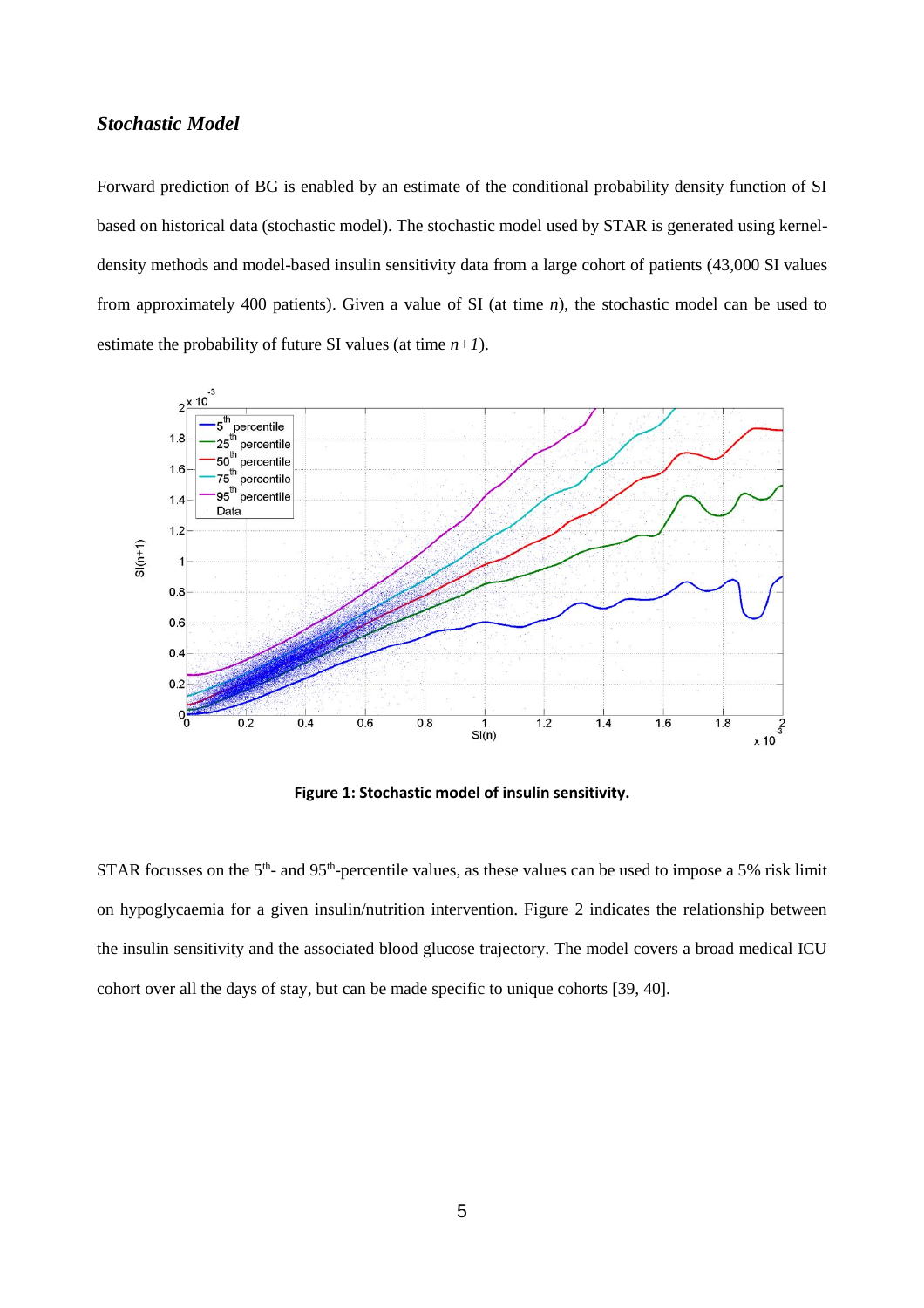

<span id="page-5-0"></span>**Figure 2: Using the stochastic model of insulin sensitivity to find the stochastic model of blood glucose trajectory for a given insulin and nutrition intervention.**

Using the insulin sensitivity stochastic model obtained from [Figure 1](#page-4-0) the BG stochastic model, for a specific insulin and nutrition intervention, can be obtained through solving the Glucose-Insulin model. The BG stochastic model is used to predict the trajectory of the patients BG, as seen in the right of [Figure 2.](#page-5-0)

### *Cost functions*

The cost functions used to evaluate the multiple different interventions can be seen in [Figure 3.](#page-6-0) These cost functions were chosen iteratively using virtual trials to evaluate the likely results from an individual set of functions. They are also strongly based on clinical and physiological literature and clinical experience with prior protocols. The functions are designed to manage risk tradeoffs between BG outcomes, and the insulin and nutrition interventions.

The 5<sup>th</sup>- and 95<sup>th</sup>-percentile BG cost functions are based on BG predictions with given interventions and an associated predicted SI value from the stochastic model. These functions were designed to severely penalize both hyper- and hypo- glycaemia, and thus keep the predicted 5<sup>th</sup>- and 95<sup>th</sup>-percentile BG range within a desirable band [\[41\]](#page-17-3). The 5<sup>th</sup>-percentile BG cost function was generated by a combination of functions, severely penalizing BG < 4 mmol/L while not forcing the controller to be too aggressive in lowering BG, ensuring hypoglycaemia was very unlikely to occur. Thus, the 95<sup>th</sup>-percentile BG cost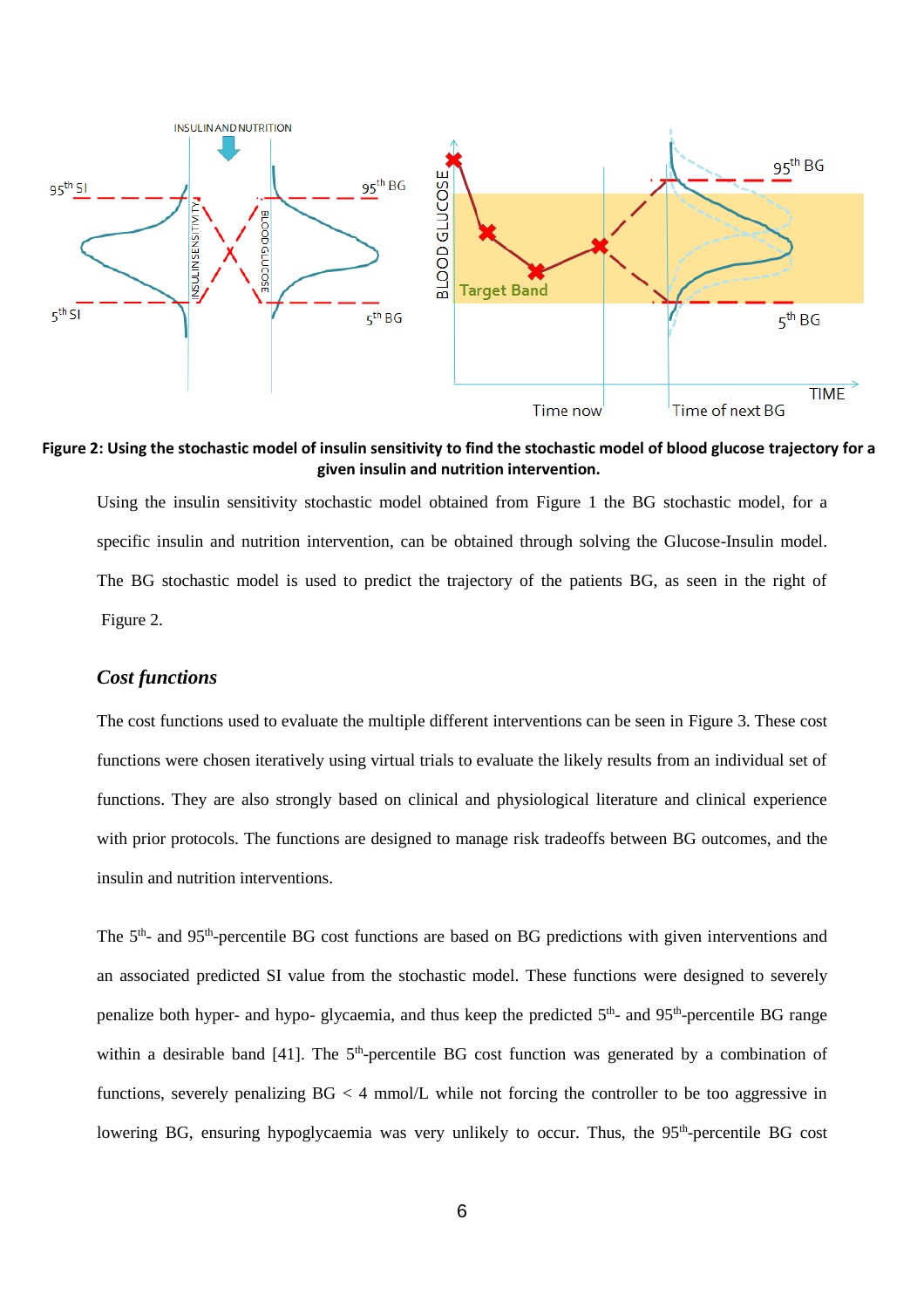function is compromised to put greater emphasis on reducing the incidence of hyperglycaemia. The equations for the two cost functions can be seen in Equation (8) and (9).

$$
Cost_{BG5} = 1.875 * BG_{5th}^2 - 16.5 * BG_{5th} + 36.3 + e^{(-10 * BG_{5th} + 42)}
$$
(8)

$$
Cost_{BG95} = 0.1 * BG_{95th}^2
$$
 (9)



**Figure 3: Cost functions used to evaluate the optimal intervention.**

<span id="page-6-0"></span>The insulin and nutrition cost functions were designed to maximize nutrition and minimize insulin use. This choice ensures the patient is getting as much of a desired goal nutrition rate as possible to get sufficient nutrients for recovery, while minimizing the chance of BG falling dramatically due to the large insulin doses amplifying the effects of insulin sensitivity variability. Hence, it is a balance weighted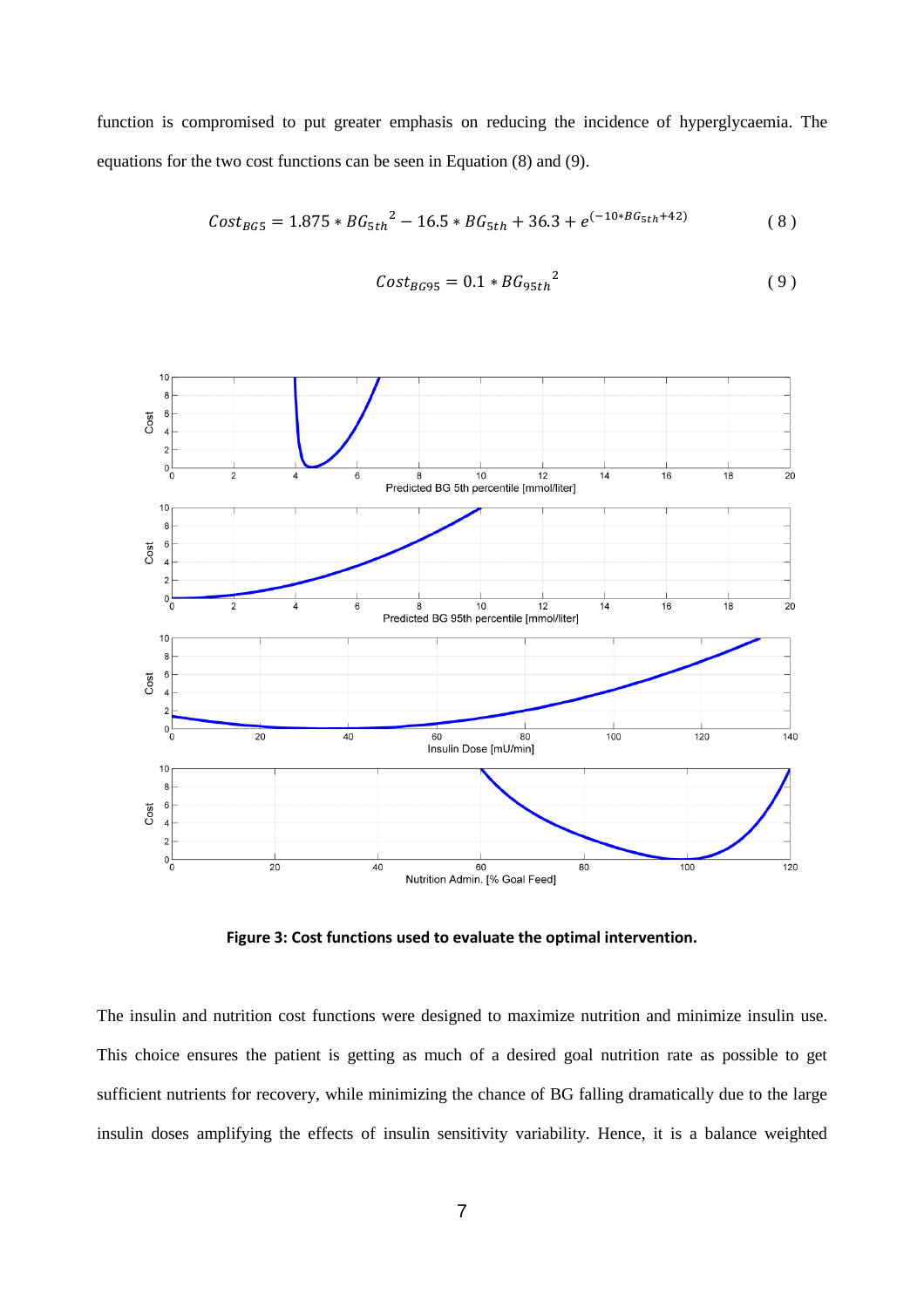towards nutrition intake and safety. The equations for the two cost functions can be seen in Equation (10) and (11).

$$
Cost_{INS} = 0.0011 * Insulin^2 - 0.0775 * Insulin + 1.255
$$
 (10)

 $Cost_{NUT} = 1.1719e4 * %GF^{4} - 1.901e4 * %GF^{3} + 1.1697e4 * %GF^{2} - 3.2726 * %GF + 356.0714$  (11)

Pancreatic insulin secretion in the critically ill can be highly variable and unpredictable. Thus, maintaining a low insulin infusion rate can dominate pancreatic insulin secretion [\[42\]](#page-17-4) and provide greater certainty around circulating plasma insulin for model-based predictions. Hence, the minimum of the insulin cost function is placed at 2 U/hr (33 mU/min) to increase this predictability.

The mathematical equations for the cost functions were derived by fitting either a  $2<sup>nd</sup>$  or  $4<sup>th</sup>$  order polynomial to the desired clinical shape. The cost function polynomials were designed to have a clear global minima in the range at which the functions would be applied. The use of polynomials meant the cost functions were smooth, thus meaning convergence to the global minimum was regular. An exponential term was added to the BG 5<sup>th</sup> Cost function to severely penalise hypoglycaemia.

### *Cost function weightings*

Weightings were placed on each of the evaluated cost functions to increase the relative importance of certain variables and factors. The costs of the hourly BG predictions, evaluated up to the prediction horizon, were weighted so that the weighting increased as the blood glucose prediction time increased. A normalized weighting sum was maintained of this cost value, defined.

$$
W_i = \left(\frac{2}{N} - \frac{1}{\sum_{j=1}^{N} j}\right) \frac{i}{N}
$$
 (12)

Where:  $W_i = Normalized increasing weight$  $i = BG$  prediction hour ( $i = 1 - 6$  hours)  $N = Prediction$  window period (6 hours)

#### 8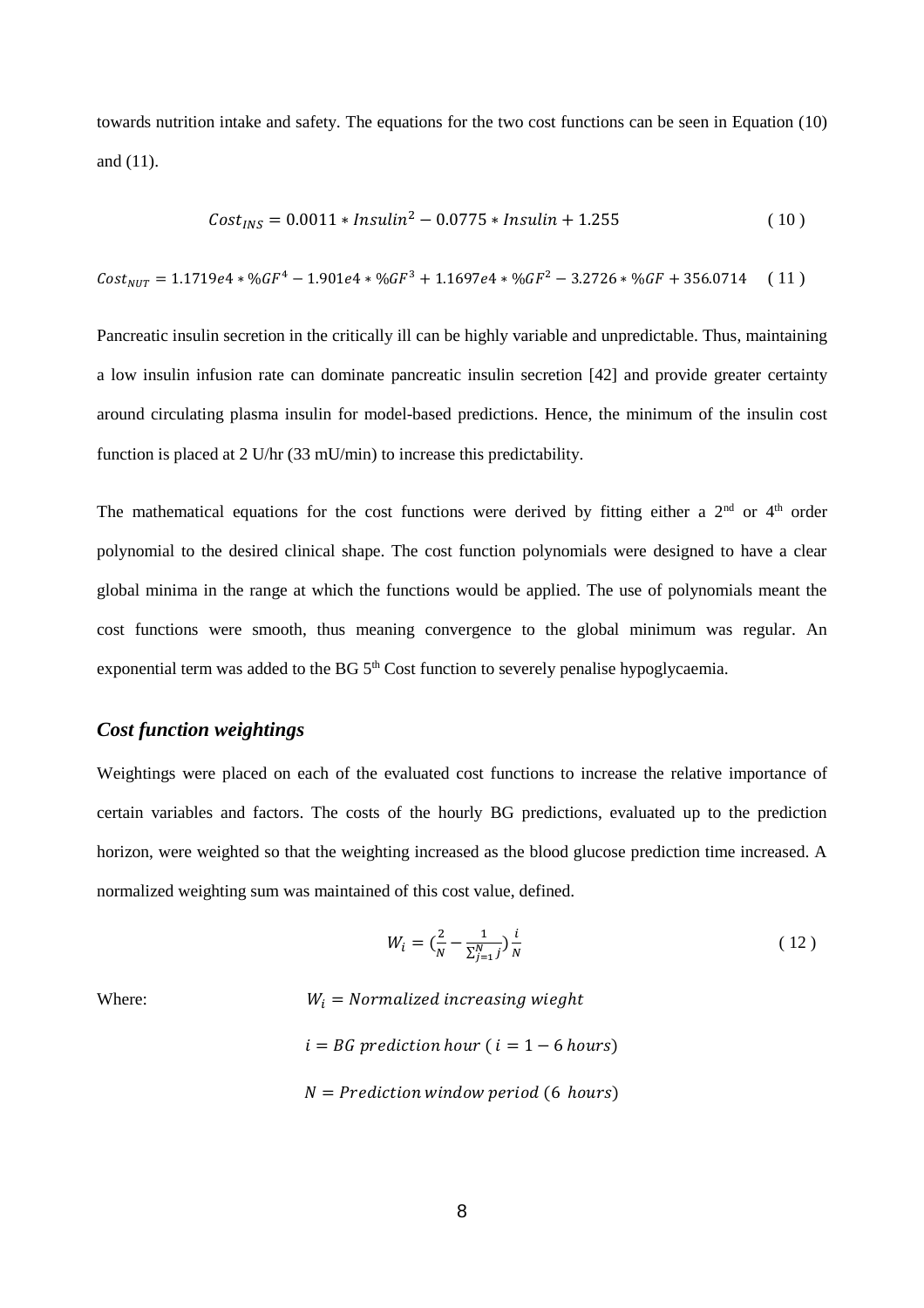In addition to the time dependent normalized weighting of BG predictions, an additional weighting was placed on the blood glucose prediction costs. This weighting ranks the BG prediction costs higher than the insulin and nutrition costs. Iteratively, it was found that a weighting multiplier of 6 on the BG prediction costs gave the best performance, while maintaining reasonable nutrition and insulin levels with this overall model-based approach.

#### *Prediction horizon*

Prediction horizons of 1 to 10 hours were initially investigated. For simplicity, the nutrition and insulin interventions chosen are kept constant over the finite prediction horizon. This design choice was made to restrict the BG variability introduced by unexpected controller behaviour. Insulin and nutrition changes have differing timescales, with insulin changes having a rapidly observable effect (<10 minutes), while enteral nutrition changes act over 1-2 hours due to the slower, more complex absorption dynamics through the stomach and gut. Thus, BG outcomes over longer prediction horizons include greater contribution from changes in enteral nutrition.

Initial simulations highlighted two factors that limited the prediction horizon. Insulin sensitivity fluctuates each hour, and thus the current fitted SI value becomes more inaccurate as the prediction horizon increases. Additionally, constant insulin and nutrition over the interval means the model reaches a steadystate value over time. Typically, steady-state was reached after approximately 6 hours, thus limiting the maximum horizon. As a result, a prediction horizon of 6 hours was chosen.

To ensure all the evaluated costs of  $5<sup>th</sup>$ - and  $95<sup>th</sup>$ -percentile BG had equal weightings for each prediction horizon tested, relative to the other parameters, the total cost for the 5<sup>th</sup>- and 95<sup>th</sup>-percentile BG was set to the average of the costs evaluated at each hour over the prediction horizon. This summation over 6 hours effectively awards consistent BG within the band.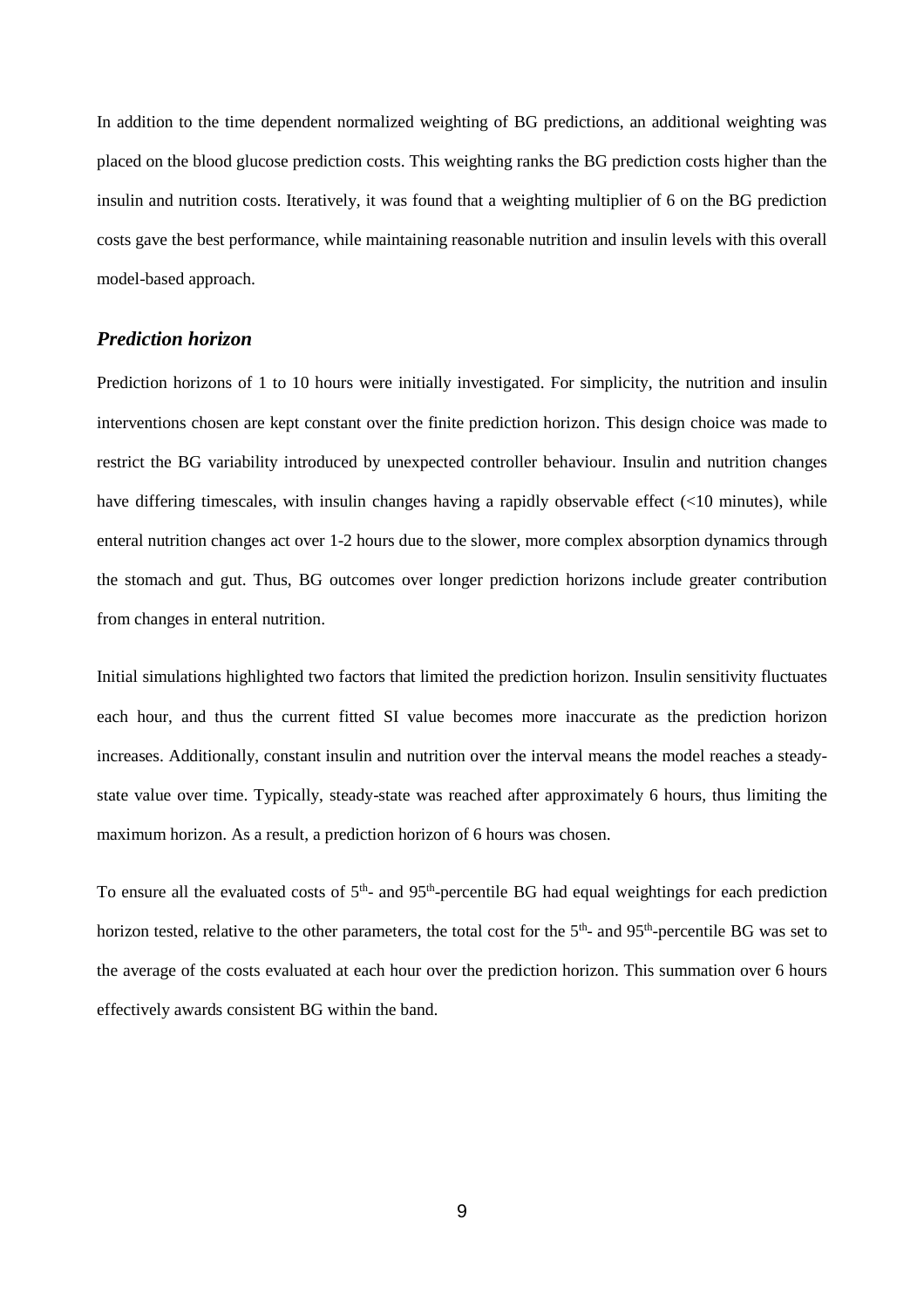### *Patient Cohort and virtual trials*

Clinical data from 149 patients treated with the STAR protocol (2011-2014) [\[26,](#page-16-3) [30\]](#page-16-7), in Christchurch Hospital ICU were used to generate virtual patients. Details of these patients are shown in [Table 2.](#page-9-0) The Upper South Regional Ethics Committee, New Zealand granted approval for the audit, analysis and publication of this data.

Virtual patients were created from the patient-specific time varying model-based insulin sensitivity profiles [\[43\]](#page-17-5). This model-based insulin sensitivity can be used as a critical marker of patient metabolic state [\[29,](#page-16-6) [36,](#page-16-10) [44\]](#page-17-6). These virtual patients allow robust protocols to be safely designed and rigorously tested prior to clinical implementation, improving patient safety and minimising the need for protocol alterations post- implementation [\[36\]](#page-16-10). Performance and safety were assessed by whole-cohort %BG in glycaemic bands, and the %BG and number of patients with hypoglycaemia.

| Number of Patients, N                     | 149               |  |  |
|-------------------------------------------|-------------------|--|--|
| Age (years)                               | 64 (54-72)        |  |  |
| Gender (% Male)                           | 66.7              |  |  |
| Length of ICU Stay (days)                 | $8.4(3.5-16.0)$   |  |  |
| Operative/Non-operative                   | 49/100            |  |  |
| APACHE II score                           | $21.0(15.0-25.0)$ |  |  |
| Length of glycaemic control<br>(hours)    | 73.4 (43.2-135.7) |  |  |
| Cohort total glycaemic control<br>(hours) | 17,610            |  |  |

<span id="page-9-0"></span>**Table 2: STAR cohort details. Data are presented as median (interquartile range) where appropriate**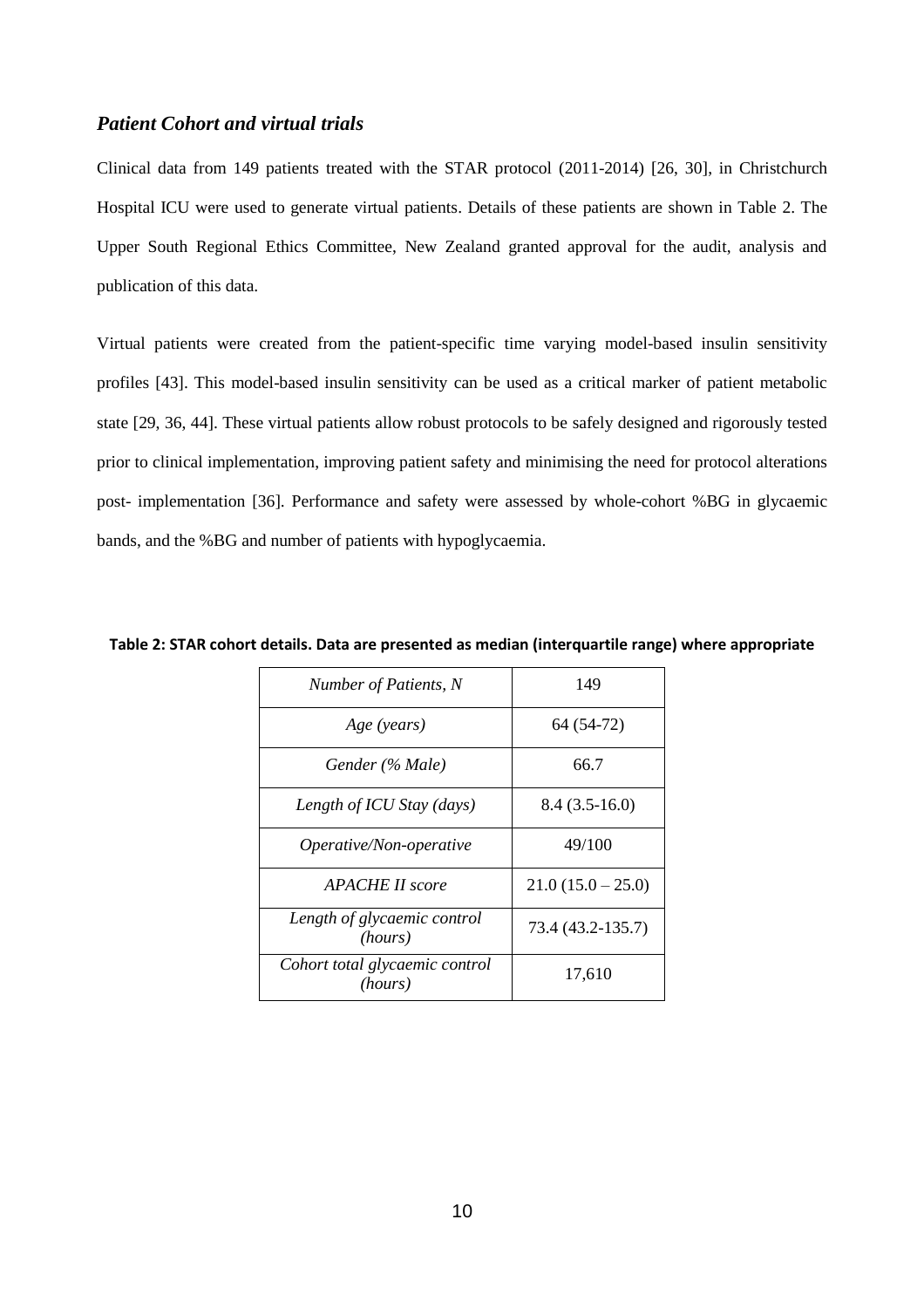### **RESULTS**

[Table 3](#page-10-0) presents a comparison of the performance of STAR and STOMP on the STAR cohort. STAR clinical data is presented for comparison with virtual trials using bolus insulin. An infusion-based virtual trial of STAR is also presented for direct comparison with the infusion-based STOMP protocol. Both STAR and STOMP allow variable measurement intervals, based on BG history. The value in Table 4 represents the maximum allowed measurement interval. Clinically, STAR uses a 3-hour maximum interval.

<span id="page-10-0"></span>**Table 3: Clinical and virtual trial performance for STAR and STOMP on STAR Cohort.** *STAR Bolus Clinical* **shows actual clinical performance of STAR. The other columns indicate virtual trial performance on this same cohort using bolus or infused insulin, with maximum measurement intervals as indicated.**

|                                           | <b>STAR Bolus</b><br><b>Clinical</b> | <b>STAR Bolus</b><br>3hr max meas. | <b>STAR Infusion</b><br>3hr max meas. | <b>STOMP</b> Infusion<br>3hr max meas. | <b>STOMP</b> Infusion<br>4hr max meas. |
|-------------------------------------------|--------------------------------------|------------------------------------|---------------------------------------|----------------------------------------|----------------------------------------|
| Average number of<br>measurements per day | 13.4                                 | 13.2                               | 12.7                                  | 10.0                                   | 8.4                                    |
| $%$ time<br>$BG4.4 - 7$ mmol/L            | 61.0                                 | 75.4                               | 73.2                                  | 76.8                                   | 73.5                                   |
| % time<br>$BG 4.4 - 8.0$ mmol/L           | 80.6                                 | 87.5                               | 86.3                                  | 87.7                                   | 86.2                                   |
| % time<br>$BG 8.0 - 10$ mmol/L'           | 12.6                                 | 7.9                                | 8.6                                   | 7.7                                    | 8.2                                    |
| $%$ time<br>$BG > 10$ mmol/L'             | 5.1                                  | 2.5                                | 2.6                                   | 3.2                                    | 3.2                                    |
| $%$ time<br>$BG < 4.4$ mmol/L             | 1.7                                  | 2.7                                | 3.2                                   | 1.9                                    | 2.8                                    |
| $%$ time<br>$BG < 2.2$ mmol/L             | 0.006                                | 0.01                               | 0.05                                  | 0.04                                   | 0.06                                   |
| <b>Number of Patients</b><br>BG < 2.2     | 3                                    | $\overline{2}$                     | $\overline{4}$                        | $\overline{4}$                         | 5                                      |
| Median Goal Feed                          | 75.9                                 | 90.2                               | 84.8                                  | 80.0                                   | 80.0                                   |
| [IQR] $(%)$                               | $[36.4 - 99.4]$                      | $[30.7 - 100.0]$                   | $[30.5 - 100.0]$                      | $[65.0 - 95.0]$                        | $[65.0 - 95.0]$                        |
| Median insulin rate                       | 2.5                                  | 3.0                                | 4.0                                   | 4.0                                    | 4.0                                    |
| [IQR] (U/hr)                              | $[1.0 - 4.0]$                        | $[1.5 - 5.5]$                      | $[1.5 - 6.0]$                         | $[2.0 - 5.5]$                          | $[2.0 - 5.5]$                          |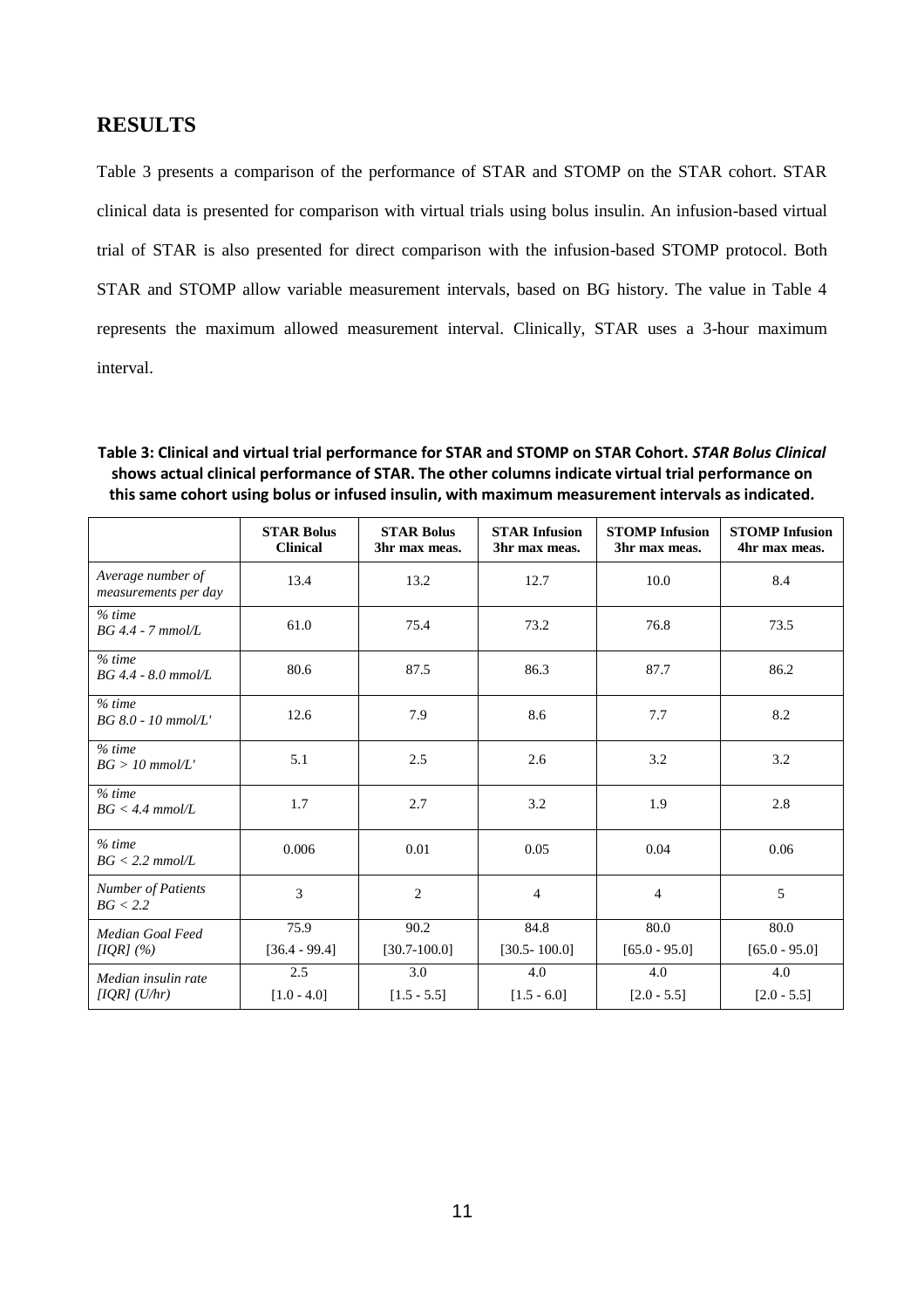A randomly selected patient was chosen to show how the different controllers respond to fluctuating insulin sensitivity. [Figure 4](#page-11-0) shows this example and also shows how the total cost calculated by STOMP varies during a simulation. While overall the BG is largely similar, insulin interventions vary significantly, illustrating the differences between approaches.



<span id="page-11-0"></span>**Figure 4: Example showing the performance of STOMP and STAR (Bolus) on a patient. The target glycemic band (4.4-8.0 mmol/L) is shaded green in the top panel**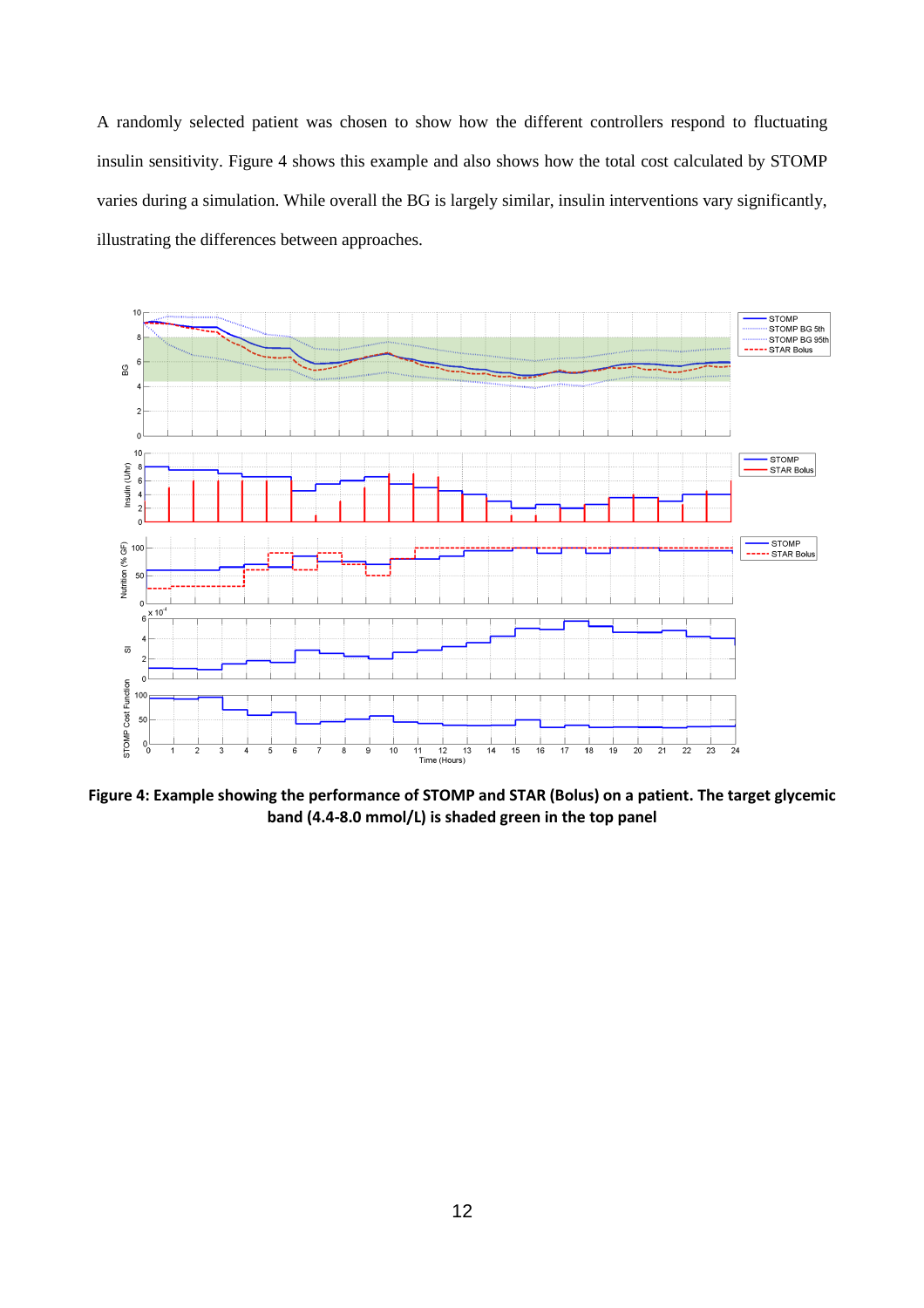### **DISCUSSION**

From the results it can be seen that the STOMP controller worked very well giving glycaemic results approximately equal to that of both STAR controllers. Both STAR and STOMP protocols demonstrated good performance. The percentage of time BG in band was relatively high, while also ensuring safety from hypoglycaemia  $\ll 0.1\%$  time below 2.2 mmol/L). Numbers of patients with BG  $\lt 2.2$  mmol/L  $(4-5)$ patients) were lower than any reported study, where rates of 10-20% by patient have been reported [\[17,](#page-15-11) [45,](#page-17-7) [46\]](#page-17-8). Because STOMP optimises treatment and performance over a 6 hour window, it able to maintain excellent control performance with 4 hour measurement intervals. Hence, the average number of measurements per day and thus nurse GC workload are reduced by approximately 35%.

[Figure 4](#page-11-0) shows the total penalty cost for the chosen intervention in the bottom panel. STOMP can be seen to always be trying to minimize the intervention cost, and thus target an optimum balance of outcome-BG and intervention for the patient, based on the pre-selected weights and penalty functions. When the insulin sensitivity decreases, insulin becomes less effective and, as a consequence, larger interventions must be used to obtain the desired BG. This behaviour and choice causes a general increase in cost for all the potential interventions at that hour.

The method of using a combination of cost functions, long prediction horizon, stochastic prediction of variability, and a mathematical model to implement a glycaemic control protocol has proven to be very effective. This approach formalizes the STAR control algorithm, making it easier to optimize for different clinical requirements. Using cost functions to select the response of the controller means that changes in the response can be easily adapted to put a higher priority on any of the desired performance metrics, as clinically specified. Thus, clinical staff could choose the weighting for each performance metric based on the specific patient's condition or local practice, making the protocol more patient-specific or hospitalspecific. For example, if a patient was hyperglycaemic, but the clinicians wanted to continue giving the patient a high amount of nutrition, the cost functions could be adapted so there was a larger penalty for having low nutrition, thus causing the controller to have to choose an intervention which had a higher nutrition input, while also trying to maintain a desirable BG.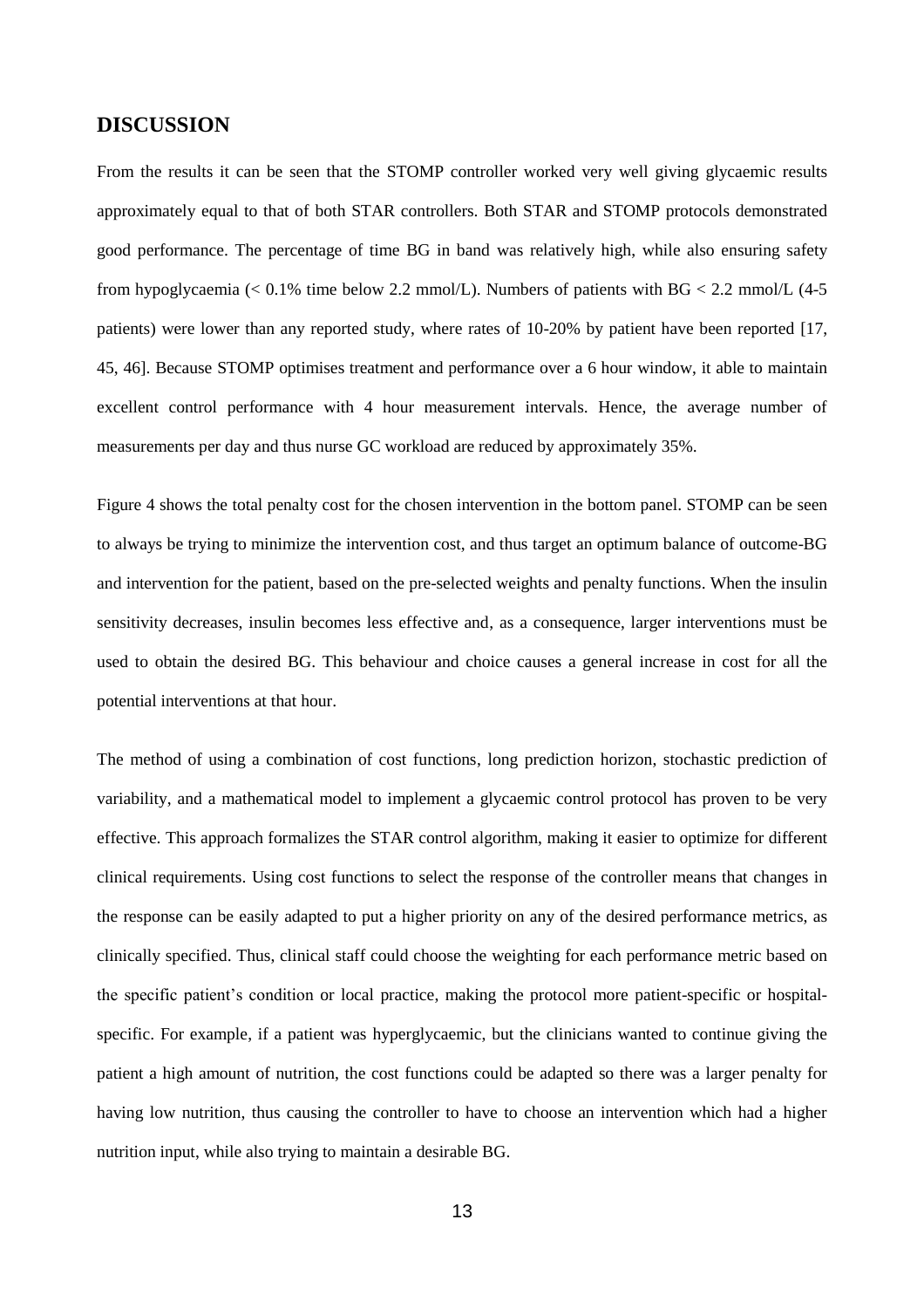Additional cost functions, based on other aspects of glycaemic control, could be easily added to STOMP. This is a level of flexibility that is not currently available with the STAR protocol. For example, adding a cost function to reduce large changes in insulin interventions would make the controller less likely to over respond and suit a more cautious clinical practice. The MPC cost functions enabled this added flexibility in implementing a stochastic-predictive controller. STOMP is then potentially better suited for a more diverse range of clinical practice cultures and cohort-specific approaches than STAR.

It is also important to note that this MPC form of STAR is different than eMPC [\[47\]](#page-17-9). Beyond a different model, it uses stochastic model forecasting [\[28,](#page-16-5) [29\]](#page-16-6) to manage intra-patient metabolic variability and risk [\[24,](#page-16-1) [48\]](#page-17-10). In contrast, eMPC uses auto-regressive models that are more patient-specific but require more data to adapt to changes. As a result this MPC approach (as with STAR) can safely predict further ahead because it does not rely on external black- or grey-box machine learning models to manage intra-patient variability.

The results of these virtual trials suggests that STOMP is ready for a pilot clinical trial. A pilot trial will validate these results on real patients prior to full clinical implementation.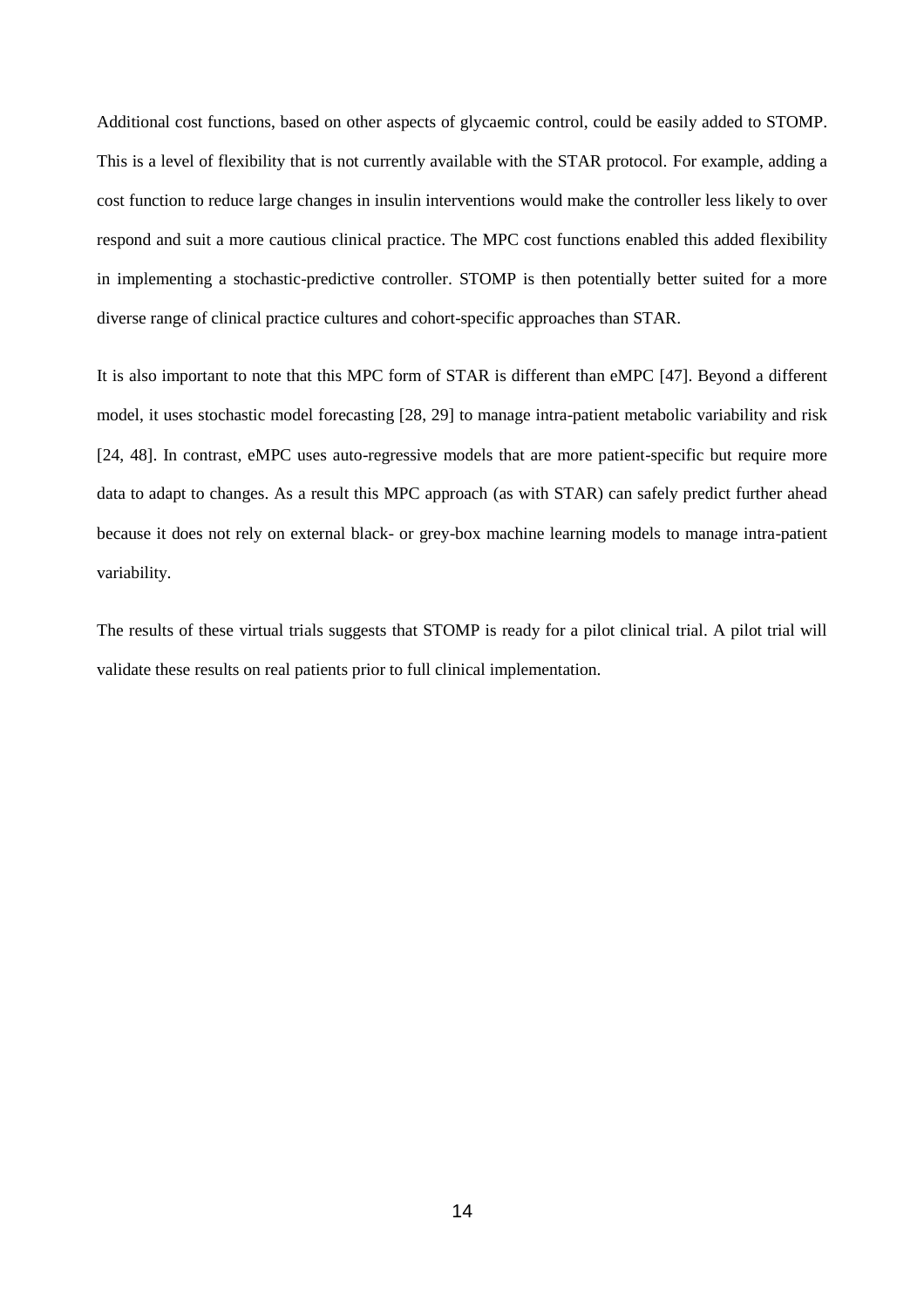### **CONCLUSIONS**

An MPC glycaemic control protocol was developed and optimised for an adult BG signal in the ICU using the virtual trial approach. The STOMP protocol was designed as a model-predictive evolution of STAR that permits controller response to be easily tuned to specific, clinically relevant performance metrics. It has the additional benefit of formalising the heuristic control algorithm of STAR, and being a much more generalisable approach. The results indicate STOMP retains the performance and safety of STAR with approximately 85% time in the 4.4-8.0 mmol/L glycaemic band and 0.06% time < 2.2 mmol/L, with 35% fewer BG measurements. This protocol is a promising start that enables the development a more easily customized GC alternatives within an existing, proven model-based GC framework.

### **ACKNOWLEDGEMENTS**

We acknowledge the support of a UC Summer Scholarship for Kent Stewart and a UC Doctoral Scholarship for Liam Fisk.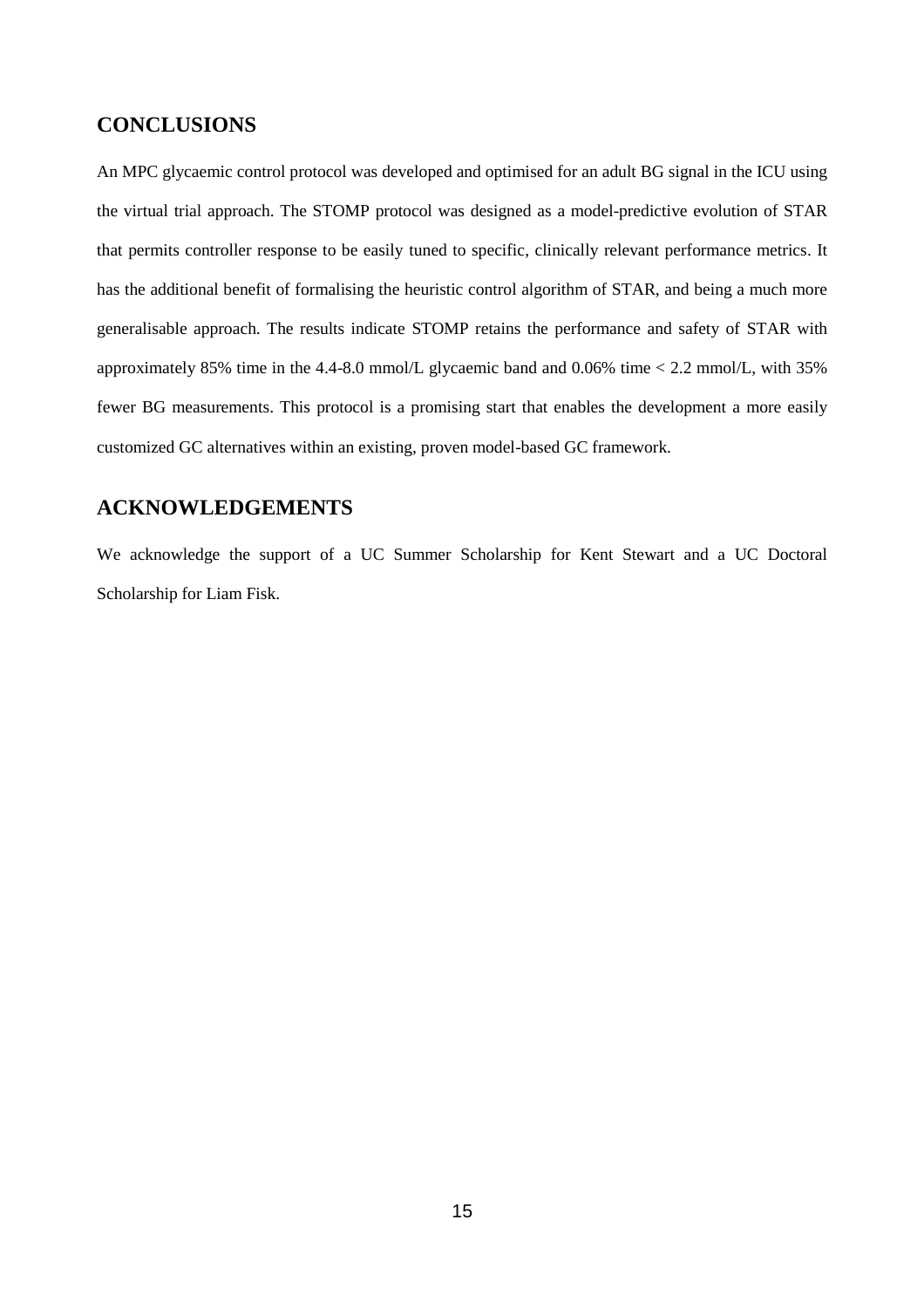### **REFERENCES**

- <span id="page-15-0"></span>[1] Capes, S. E., Hunt, D., Malmberg, K., and Gerstein, H. C., "Stress hyperglycaemia and increased risk of death after myocardial infarction in patients with and without diabetes: a systematic overview," *Lancet,* vol. 355, pp. 773-8, Mar 4 2000.
- [2] Finney, S. J., Zekveld, C., Elia, A., and Evans, T. W., "Glucose control and mortality in critically ill patients," *Jama,* vol. 290, pp. 2041-2047, Oct 15 2003.
- <span id="page-15-1"></span>[3] Krinsley, J. S., "Association between hyperglycemia and increased hospital mortality in a heterogeneous population of critically ill patients," *Mayo Clin Proc,* vol. 78, pp. 1471-1478, Dec 2003.
- [4] McCowen, K. C., Malhotra, A., and Bistrian, B. R., "Stress-induced hyperglycemia," *Crit Care Clin,* vol. 17, pp. 107-124, Jan 2001.
- [5] Mizock, B. A., "Alterations in fuel metabolism in critical illness: hyperglycaemia," *Best Pract Res Clin Endocrinol Metab,* vol. 15, pp. 533-51, Dec 2001.
- [6] Umpierrez, G. E., Isaacs, S. D., Bazargan, N., You, X., Thaler, L. M., and Kitabchi, A. E., "Hyperglycemia: an independent marker of in-hospital mortality in patients with undiagnosed diabetes," *J Clin Endocrinol Metab,* vol. 87, pp. 978-982, Mar 2002.
- <span id="page-15-4"></span>[7] Van den Berghe, G., Wouters, P., Weekers, F., Verwaest, C., Bruyninckx, F., Schetz, M., Vlasselaers, D., Ferdinande, P., Lauwers, P., and Bouillon, R., "Intensive insulin therapy in the critically ill patients," *N Engl J Med,* vol. 345, pp. 1359-1367, Nov 8 2001.
- <span id="page-15-2"></span>[8] Egi, M., Bellomo, R., Stachowski, E., French, C. J., and Hart, G., "Variability of blood glucose concentration and short-term mortality in critically ill patients," *Anesthesiology,* vol. 105, pp. 244- 52, Aug 2006.
- <span id="page-15-3"></span>[9] Krinsley, J. S., "Glycemic variability: a strong independent predictor of mortality in critically ill patients," *Crit Care Med,* vol. 36, pp. 3008-13, Nov 2008.
- <span id="page-15-5"></span>[10] Chase, J. G., Shaw, G., Le Compte, A., Lonergan, T., Willacy, M., Wong, X. W., Lin, J., Lotz, T., Lee, D., and Hann, C., "Implementation and evaluation of the SPRINT protocol for tight glycaemic control in critically ill patients: a clinical practice change," *Crit Care,* vol. 12, p. R49, 2008.
- <span id="page-15-6"></span>[11] Krinsley, J. S., "Effect of an intensive glucose management protocol on the mortality of critically ill adult patients," *Mayo Clin Proc,* vol. 79, pp. 992-1000, Aug 2004.
- <span id="page-15-7"></span>[12] Chase, J. G., Pretty, C. G., Pfeifer, L., Shaw, G. M., Preiser, J. C., Le Compte, A. J., Lin, J., Hewett, D., Moorhead, K. T., and Desaive, T., "Organ failure and tight glycemic control in the SPRINT study," *Crit Care,* vol. 14, p. R154, Aug 12 2010.
- <span id="page-15-8"></span>[13] Krinsley, J. S. and Jones, R. L., "Cost analysis of intensive glycemic control in critically ill adult patients," *Chest,* vol. 129, pp. 644-50, Mar 2006.
- <span id="page-15-9"></span>[14] Van den Berghe, G., Wouters, P. J., Kesteloot, K., and Hilleman, D. E., "Analysis of healthcare resource utilization with intensive insulin therapy in critically ill patients," *Crit Care Med,* vol. 34, pp. 612-6, Mar 2006.
- <span id="page-15-10"></span>[15] Preiser, J. C. and Brunkhorst, F., "Tight glucose control and hypoglycemia," *Crit Care Med,* vol. 36, pp. 1391; author reply 1391-2, Apr 2008.
- [16] Finfer, S. and Delaney, A., "Tight glycemic control in critically ill adults," *Jama,* vol. 300, pp. 963-5, Aug 27 2008.
- <span id="page-15-11"></span>[17] Brunkhorst, F. M., Engel, C., Bloos, F., Meier-Hellmann, A., Ragaller, M., Weiler, N., Moerer, O., Gruendling, M., Oppert, M., Grond, S., Olthoff, D., Jaschinski, U., John, S., Rossaint, R., Welte, T., Schaefer, M., Kern, P., Kuhnt, E., Kiehntopf, M., Hartog, C., Natanson, C., Loeffler, M., and Reinhart, K., "Intensive insulin therapy and pentastarch resuscitation in severe sepsis," *N Engl J Med,* vol. 358, pp. 125-39, Jan 10 2008.
- [18] Griesdale, D. E., de Souza, R. J., van Dam, R. M., Heyland, D. K., Cook, D. J., Malhotra, A., Dhaliwal, R., Henderson, W. R., Chittock, D. R., Finfer, S., and Talmor, D., "Intensive insulin therapy and mortality among critically ill patients: a meta-analysis including NICE-SUGAR study data," *Cmaj,* Mar 24 2009.
- [19] Treggiari, M. M., Karir, V., Yanez, N. D., Weiss, N. S., Daniel, S., and Deem, S. A., "Intensive insulin therapy and mortality in critically ill patients," *Crit Care,* vol. 12, p. R29, 2008.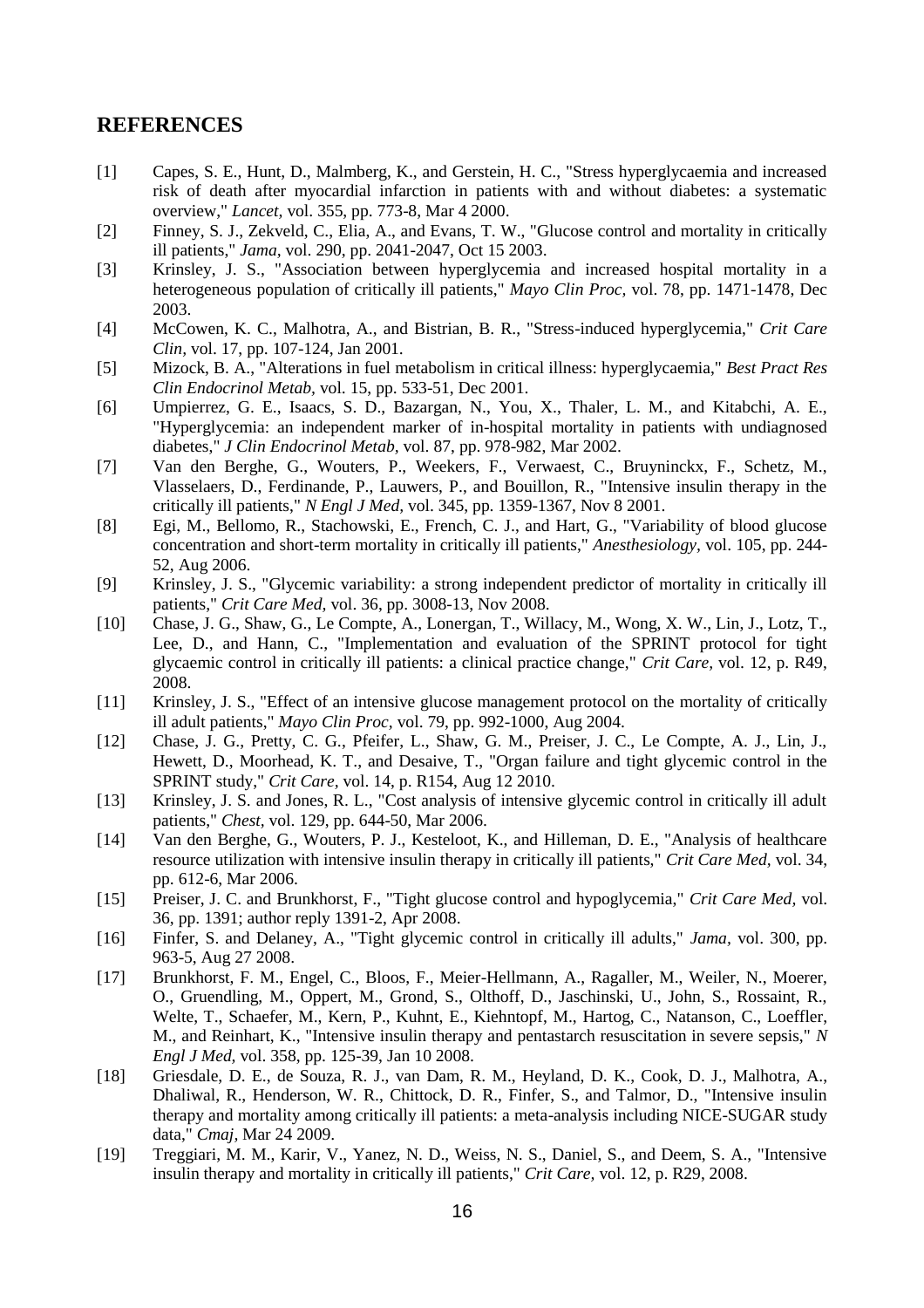- [20] Wang, Y., Xie, H., Jiang, X., and Liu, B., "Intelligent closed-loop insulin delivery systems for ICU patients," *IEEE J Biomed Health Inform,* vol. 18, pp. 290-9, Jan 2014.
- <span id="page-16-0"></span>[21] Mackenzie, I., Ingle, S., Zaidi, S., and Buczaski, S., "Tight glycaemic control: a survey of intensive care practice in large English hospitals," *Intensive Care Med,* vol. 31, p. 1136, 2005.
- [22] Schultz, M. J., Spronk, P. E., and Moeniralam, H. S., "Tight glycaemic control: a survey of intensive care practice in the Netherlands," *Intensive Care Med,* vol. 32, pp. 618-619, Feb 25 2006.
- [23] Gale, S. C. and Gracias, V. H., "Glycemic control needs a standard reference point," *Critical care medicine,* vol. 34, pp. 1856-7, Jun 2006.
- <span id="page-16-1"></span>[24] Chase, J. G., Le Compte, A. J., Suhaimi, F., Shaw, G. M., Lynn, A., Lin, J., Pretty, C. G., Razak, N., Parente, J. D., and Hann, C. E., "Tight glycemic control in critical care-The leading role of insulin sensitivity and patient variability: A review and model-based analysis," *Computer Methods and Programs in Biomedicine,* vol. 102, pp. 156-171, 2011.
- <span id="page-16-2"></span>[25] Suhaimi, F., Le Compte, A., Preiser, J. C., Shaw, G. M., Massion, P., Radermecker, R., Pretty, C., Lin, J., Desaive, T., and Chase, J. G., "What Makes Tight Glycemic Control (TGC) Tight? The impact of variability and nutrition in 2 clinical studies," *Journal of Diabetes Science and Technology,* vol. 4, pp. 284-298, 2010.
- <span id="page-16-3"></span>[26] Fisk, L., Lecompte, A., Penning, S., Desaive, T., Shaw, G., and Chase, G., "STAR Development and Protocol Comparison," *IEEE Trans Biomed Eng,* vol. 59, pp. 3357-3364, Aug 23 2012.
- <span id="page-16-4"></span>[27] Evans, A., Le Compte, A., Tan, C. S., Ward, L., Steel, J., Pretty, C. G., Penning, S., Suhaimi, F., Shaw, G. M., and Desaive, T., "Stochastic Targeted (STAR) Glycemic Control: Design, Safety, and Performance," *Journal of Diabetes Science and Technology,* vol. 6, pp. 102-115, 2012.
- <span id="page-16-5"></span>[28] Lin, J., Lee, D., Chase, J. G., Shaw, G. M., Hann, C. E., Lotz, T., and Wong, J., "Stochastic modelling of insulin sensitivity variability in critical care," *Biomedical Signal Processing and Control,* vol. 1, pp. 229-242, 2006.
- <span id="page-16-6"></span>[29] Lin, J., Lee, D., Chase, J. G., Shaw, G. M., Le Compte, A., Lotz, T., Wong, J., Lonergan, T., and Hann, C. E., "Stochastic modelling of insulin sensitivity and adaptive glycemic control for critical care," *Comput Methods Programs Biomed,* vol. 89, pp. 141-52, Feb 2008.
- <span id="page-16-7"></span>[30] Evans, A., Shaw, G. M., Le Compte, A., Tan, C. S., Ward, L., Steel, J., Pretty, C. G., Pfeifer, L., Penning, S., and Suhaimi, F., "Pilot proof of concept clinical trials of Stochastic Targeted (STAR) glycemic control," *Annals of Intensive Care,* vol. 1, p. 38, 2011.
- <span id="page-16-8"></span>[31] Penning, S. M., Le Compte, A. J. P., Massion, P. M. P., Moorhead, K. T. P., Pretty, C. G. M., Preiser, J. C. M. P., Shaw, G. M. M. C., Suhaimi, F. M., Desaive, T. P., and Chase, J. G. P., "Second pilot trials of the STAR-Liege protocol for tight glycemic control in critically ill patients," *Biomed Eng Online,* vol. 11, p. 58, Aug 23 2012.
- <span id="page-16-9"></span>[32] Blaha, J., Hovorka, R., Matias, M., Kotulak, T., Kremen, J., Sloukova, A., Svacina, S., and Haluzik, M., "Intensive insulin therapy in critically ill patients: comparison of standard and MPC protocols," *Intensive Care Med,* vol. 31, p. S203, September 2005.
- [33] Plank, J., Blaha, J., Cordingley, J., Wilinska, M. E., Chassin, L. J., Morgan, C., Squire, S., Haluzik, M., Kremen, J., Svacina, S., Toller, W., Plasnik, A., Ellmerer, M., Hovorka, R., and Pieber, T. R., "Multicentric, randomized, controlled trial to evaluate blood glucose control by the model predictive control algorithm versus routine glucose management protocols in intensive care unit patients," *Diabetes Care,* vol. 29, pp. 271-6, Feb 2006.
- [34] Pielmeier, U., Andreassen, S., Juliussen, B., Chase, J. G., Nielsen, B. S., and Haure, P., "The Glucosafe system for tight glycemic control in critical care: a pilot evaluation study," *J Crit Care,*  vol. 25, pp. 97-104, Mar 2010.
- [35] Wang, Y., Fang, M., Jiang, X., Bequette, B. W., and Xie, H., "Intensive insulin therapy for critically ill subjects based on direct data-driven model predictive control," *Journal of Process Control,* vol. 24, pp. 493-503, 5// 2014.
- <span id="page-16-10"></span>[36] Chase, J. G., Suhaimi, F., Penning, S., Preiser, J. C., Le Compte, A. J., Lin, J., Pretty, C. G., Shaw, G. M., Moorhead, K. T., and Desaive, T., "Validation of a model-based virtual trials method for tight glycemic control in intensive care," *Biomed Eng Online,* vol. 9, p. 84, 2010.
- <span id="page-16-11"></span>[37] Lin, J., Razak, N. N., Pretty, C. G., Le Compte, A., Docherty, P., Parente, J. D., Shaw, G. M., Hann, C. E., and Geoffrey Chase, J., "A physiological Intensive Control Insulin-Nutrition-Glucose